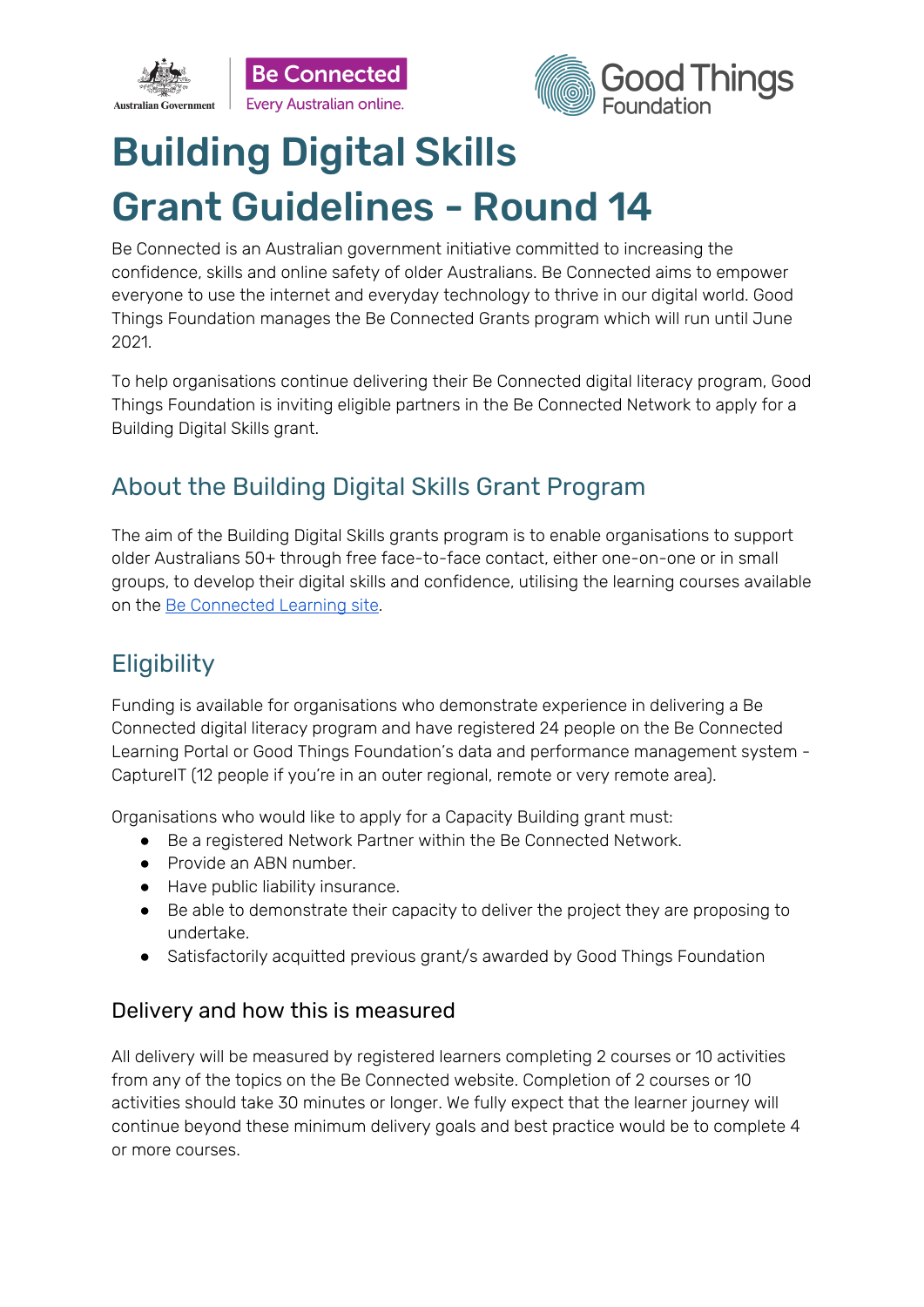Other requirements include:

- Attendance at training webinars and/or face-to-face events
- Complete a short monthly survey
- Providing good news stories/leads for case studies
- On completion of delivery, submitting a grant acquittal to show actual expenditure

### Contract Size

There are 6 different contract sizes available to apply for. You will be asked in the application which contract you would like to apply for and if you would be willing to accept a different contract size if you are not successful with your first choice. Please be honest when answering this question as it will help us with assessment and allocation.

Successful applicants will be expected to meet the following requirements as part of the funding program:

| Contract size                                                                         | \$2,500 | \$5,000 | \$10,000 | \$15,000 |
|---------------------------------------------------------------------------------------|---------|---------|----------|----------|
| Number of<br>Older<br>Australians<br>supported to<br>gain digital<br>literacy skills* | 46      | 92      | 183      | 274      |

#### Standard Contracts

### Specialist Contracts

| Contract size                                                                         | \$2,500 | \$5,000 |
|---------------------------------------------------------------------------------------|---------|---------|
| Number of<br>Older<br>Australians<br>supported to<br>gain digital<br>literacy skills* | 23      | 46      |

\*Learners must be registered on the Be Connected website or on CaptureIT and complete at least 2 courses or 10 activities within the 11 month term of the grant.

To check if qualify for a Specialist contract, please use the **Doctor [Connect](https://www.health.gov.au/resources/apps-and-tools/health-workforce-locator/health-workforce-locator) website** to enter the location you will deliver your project. Select the tickbox "ASGS 2016" and enter your organisation's address in the "find address" dropbox and click "Search location".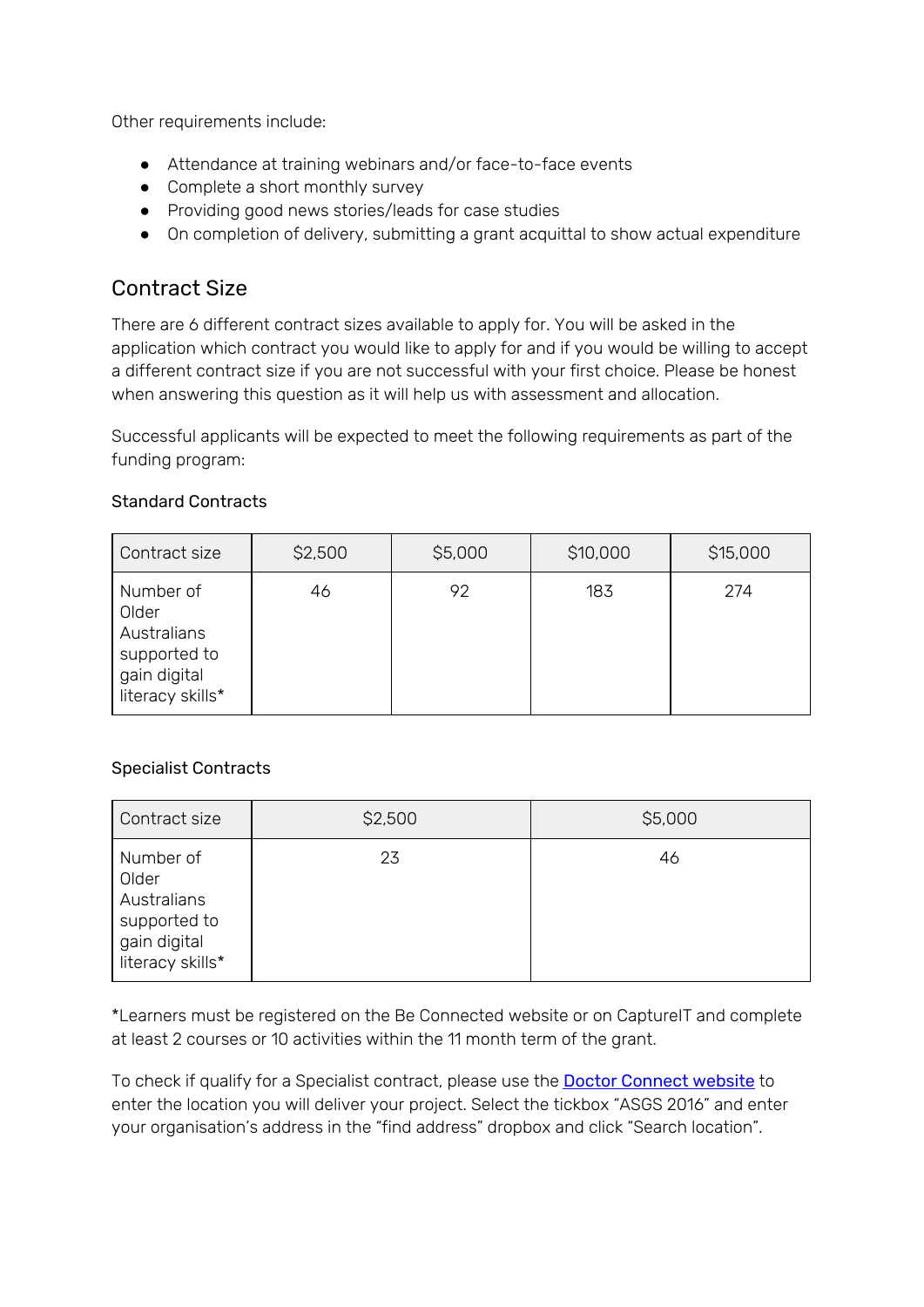If your location is categorised as one of the following, you can apply for a specialist contract:

- Outer Regional (RA 3)
- Remote (RA 4)
- Very Remote (RA 5)

If your location is categorised as being located in *Major Cities* (RA 1) or *Inner Regional* (RA 2), you do not qualify to apply for a Specialist contract.

Note:

- 1. If you select the wrong category and are successful, we will amend your contract to the correct region and you will be notified via your notification email.
- 2. You will be required to register the required number of learners listed in the above table within the 11 month term of the grant.

### What can the grant be used for?

The funding can be spent on activities that can be justified as supporting older Australians to gain basic digital skills and confidence such as:

- new devices including computers, laptops, tablets, smartphones
- upgrading software for devices
- internet fees
- digital mentor expenses, including training to be a digital mentor
- printing of learning materials for older Australian learners
- police checks for all staff and mentors involved in delivering the Be Connected coaching and support, if not in place already

Exclusions:

● Funding cannot be used for capital works (building or construction materials)

### Notification and Payment

All Network Partners will be notified on the outcome of their application via email within two weeks of the application closing date.

If your application is successful, the full amount of grant, plus GST if applicable, will be transferred to your nominated bank account, once a contract has been accepted online and an invoice has been emailed to [connect@goodthingsfoundation.org](mailto:connect@goodthingsfoundation.org).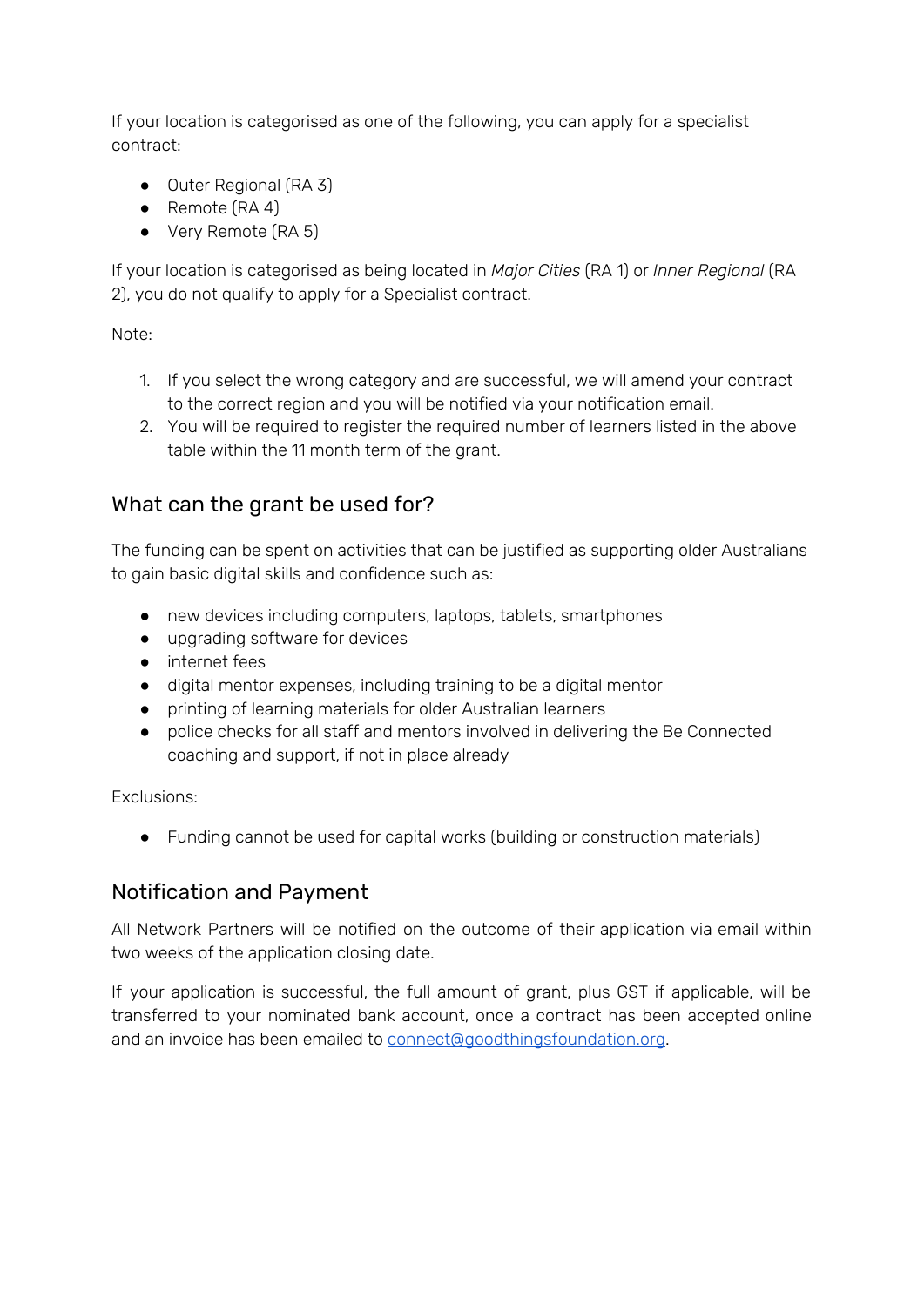# Grant Acquittal and Monitoring

On completion of your project, you must submit a financial acquittal accounting for expenditure of grant funds. The financial acquittal will be due within a month after the grant term ending.

Good Things Foundation staff may also visit Network Partners during project to review compliance with the grant terms and conditions. We will provide you with reasonable notice of any compliance visit.

# Project timeline

| <b>Activity</b>                               | <b>Date</b>                          |  |  |
|-----------------------------------------------|--------------------------------------|--|--|
| Launch of online application                  | Monday, 1 June 2020                  |  |  |
| Deadline for applications                     | Friday, 26 June 2020 by 23:55 (AEST) |  |  |
| Communication of results to all<br>applicants | Friday, 10 July 2020                 |  |  |
| Project start date & finish date              | 3 August 2020 - 30 June 2021         |  |  |
| Payment dates                                 | Monday 13 July 2020                  |  |  |

# How do I apply?

Applicants need to log in to the Be [Connected](https://www.beconnectednetwork.org.au/be-connected-network/apply-for-a-grant) Network Partner site and submit their application online.

# Points to note

- 1. Organisations must have an Australian Business Number (ABN) to be eligible to apply for this round of funding and accept a contract. If your organisation does not have one please click here to register. You will be required to enter your ABN number in the 'your payment details' prior to starting this funding application.
- 2. Successful organisations will need to accept the contract online and submit an invoice to Good Things Foundation to receive the funding. If organisations are GST registered, GST should be included on the invoice separately - templates will be provided.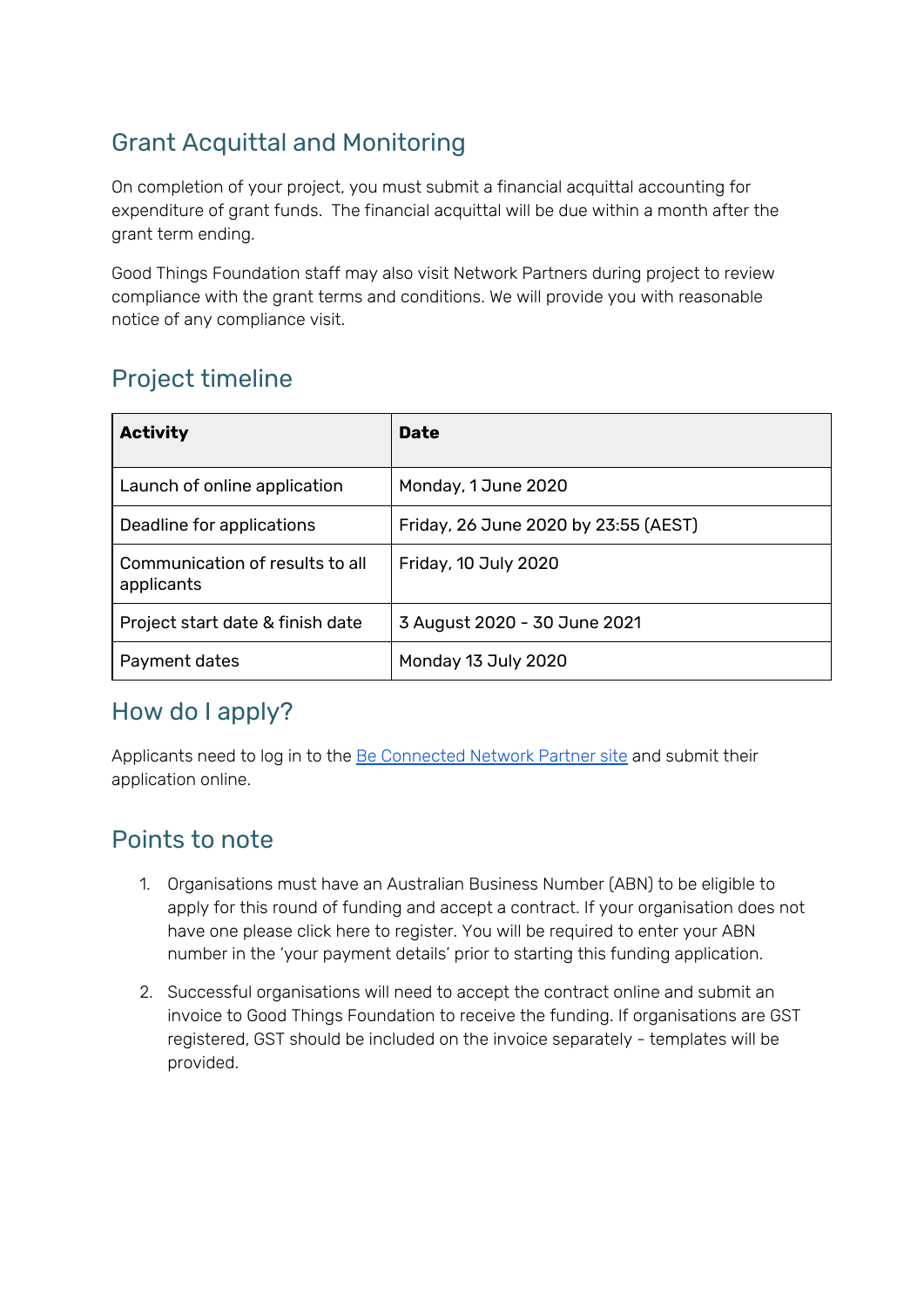# Application form

### Step 1

Please select your organisation from the drop down box - the organisation you select is the organisation you are applying for funding for. In this section you should only be able to see the organisations that are attached to your account.

All eligibility criteria must be met before you can begin your application. For this funding opportunity you do need to provide an ABN number. You can input this, if you've not already done so, in the "your payment details" tab.

### Step 2

Conditions of the grant - Please ensure that you can select yes to all of the qualifying criteria outlined below. Please note, if you aren't able to answer yes to all these points, you should not continue with your application.

- We have registered 24 people on the Be Connected Learning Portal or Good Things Foundation's data and performance management system - CaptureIT (12 people if you're in an outer regional, remote or very remote area).
- We have the potential and are willing to support a number of seniors (aged 50+ and as outlined in the table above) to gain digital literacy skills through free face-to-face support, either one-on-one or in small groups
- We will utilise the learning courses available on the Be Connected Learning site to teach older Australians digital literacy skills
- We agree to undertake police checks for all digital mentors. Please note, if you are successful you won't be able to accept the terms and conditions of the grant until you have current police checks in place.
- We agree to ensure that our organisation has public liability insurance.
- We have fully accessible premises.
- We have an Australian Business Number if you've not already supplied us with this information, you will need to input your Australian Business Number before you are able to apply.

You will then be asked to select which contract would you like to apply for, please select one from the dropdown. To check if you are eligible to apply for a specialist contract please refer to the information listed above.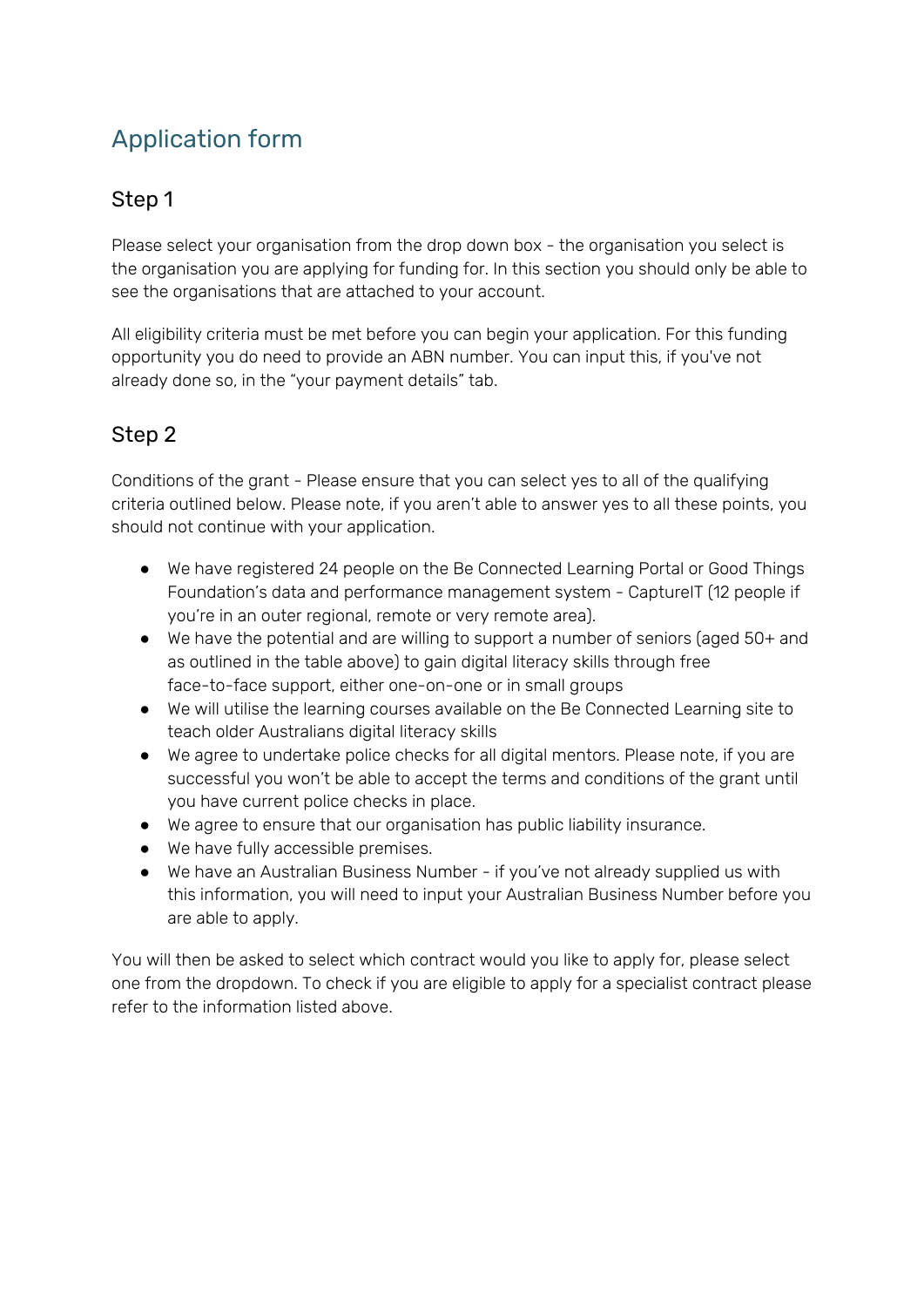| Contract<br>size                                                                           | \$2,500 | \$5,000 | \$10,000 | \$15,000 | \$2,500<br>(specialist | \$5,000<br>(specialist |
|--------------------------------------------------------------------------------------------|---------|---------|----------|----------|------------------------|------------------------|
| Number of<br>Older<br>Australians<br>supported<br>to gain<br>digital<br>literacy<br>skills | 46      | 92      | 183      | 274      | 23                     | 46                     |

At this stage we recommend that you click on the save and continue button before moving on.

### Step 3 - Application questions

#### Which target audience(s) are you aiming to support with your grant and through your digital literacy sessions?

- Aboriginal and Torres Strait Islander people
- Culturally and linguistically diverse individuals
- Older people (aged 50+)
- People with chronic/life limiting health conditions
- People with learning disabilities
- People with mental health conditions mild
- People with mental health conditions moderate
- People with mental health conditions severe
- People with sensory impairments
- Physically disabled people

*Please note that we expect every applicant to be supporting older people to gain digital literacy skills.*

#### What would you like to call your project?

Give your project a short title, something we can use in publicity.

Q1. Please describe how you will deliver free face-to-face support sessions to older Australians to gain digital literacy skills and confidence, including activities, objectives and intended benefits for your target demographic.

We want you to provide us with a detailed project plan. You might want to shape your response around the following bullet points:

● What you plan to do (Activities) and what effect this will have (outcomes)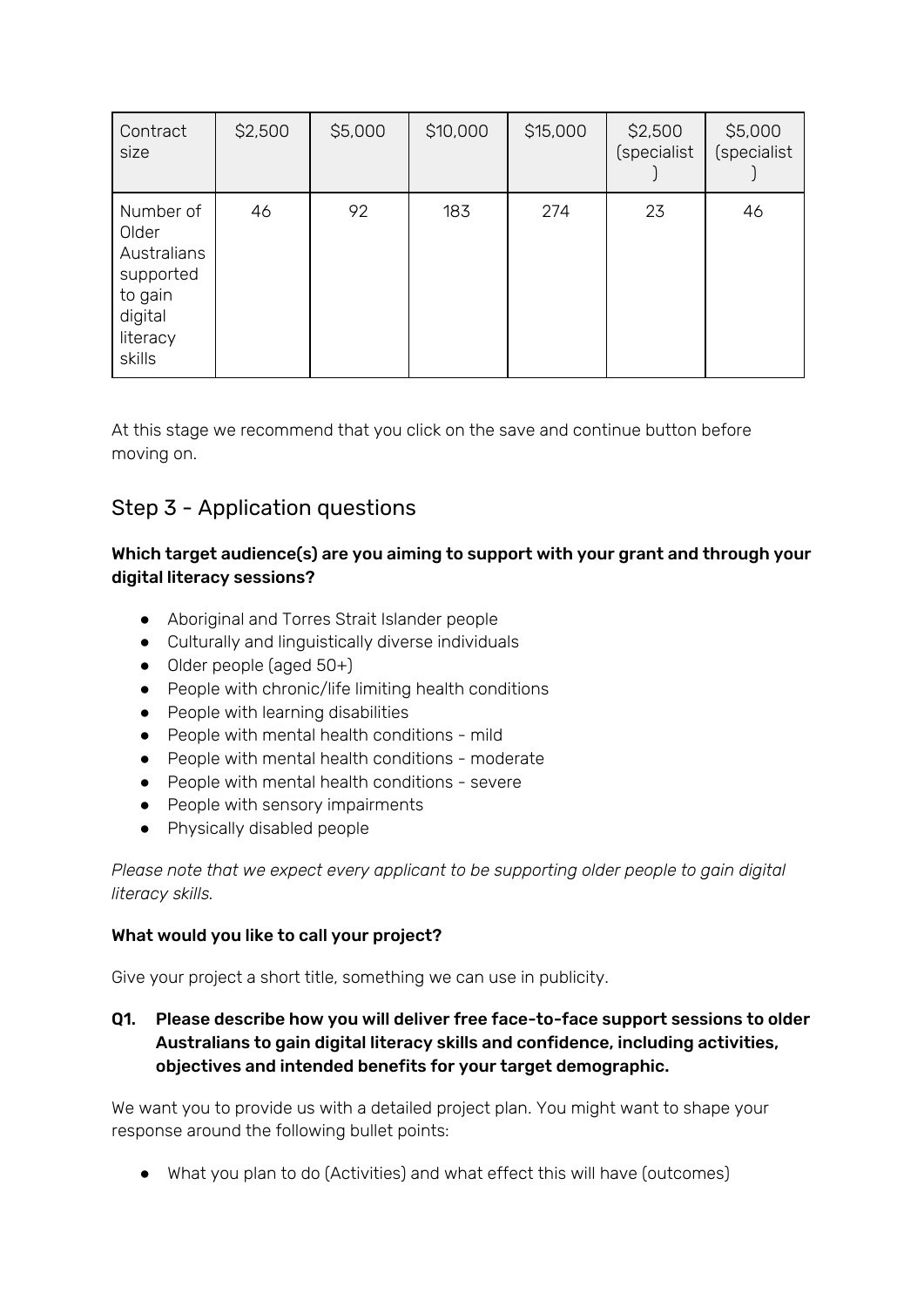- Who will benefit from your activity
- How you will embed the Be Connected website through blended learning to support your seniors to learn how to use the internet
- How many free one-on-one or small group sessions you will run each month?

*This question has a 250 word limit.*

### Q2. Why is this important in your community? What is the need for this program and how do you know this need exists?

Provide data and evidence to illustrate how you know this need exists.

*This question has a 100 word limit.*

#### Q3. How much will it cost? Provide an itemised and costed budget to show how you will use the funds to deliver this program.

*This question has a 50 word limit*

### Q4. Capacity - Provide evidence of your organisation's capacity to register the required amount of learners.

We want you to be specific on how you will engage learners - mention the size of your demographic/target audience eg. you have 300 older Australians who already access your services, what networks/organisations you will work with to engage with new seniors, and provide examples of past experience in engaging people.

*This question has a 100 word limit.*

### Q5. Getting your audience involved Please tell us about the methods you will use to engage older Australians in your Be Connected program.

In this answer we want to know:

- What marketing strategies you will use to engage with older Australians to encourage them to attend your digital literacy sessions
- Which partners you already work with or plan to work with and how they will support your delivery
- Any specific campaigns you would plan or already have planned e.g. events during Adult learners week or Seniors week

Please give examples of your current practice, identify specific relationships you have with others and detail how these will support your project.